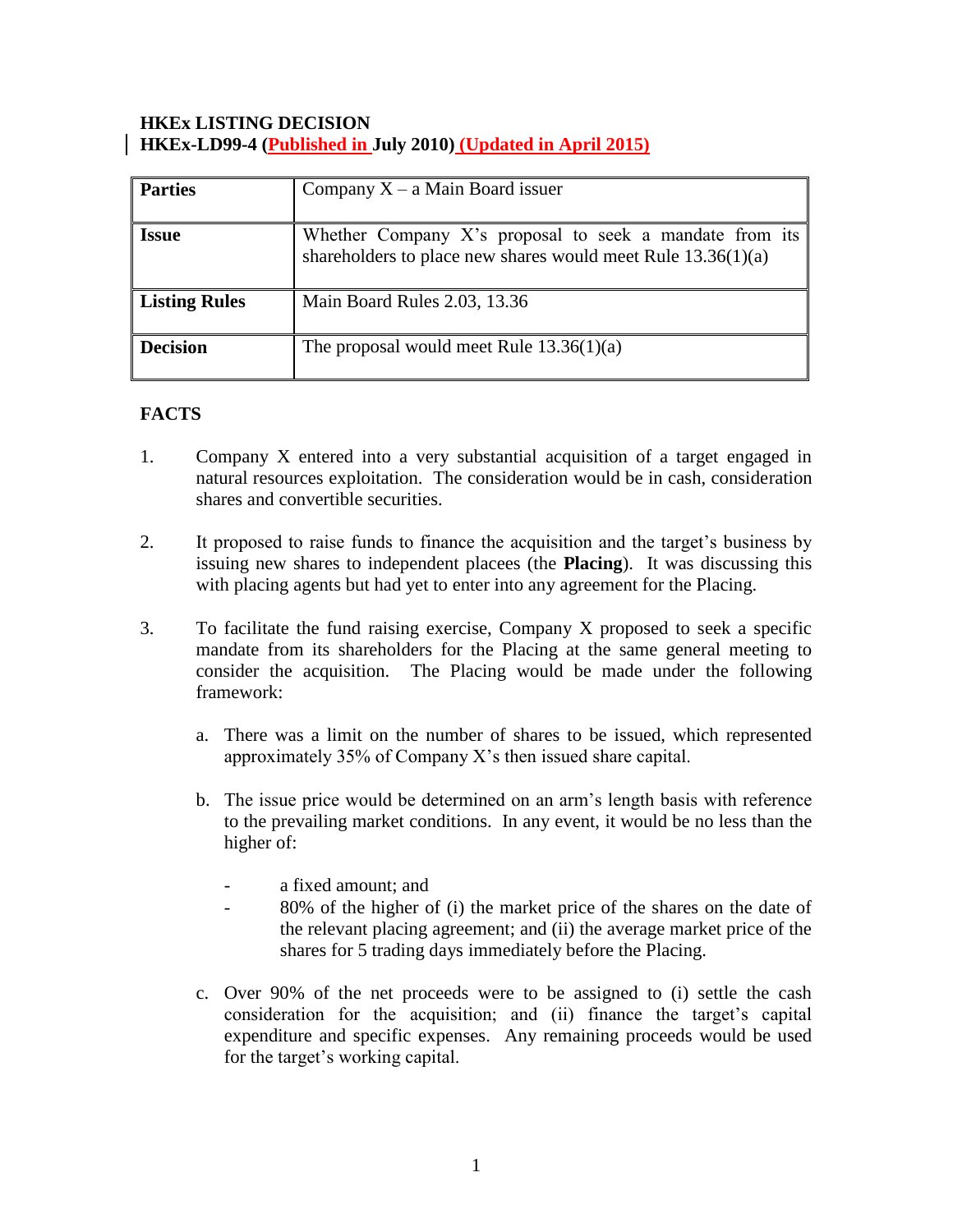d. Given the estimated time for Company X to negotiate and conclude the placing agreement and the timetable for the acquisition, the specific mandate was proposed to last three months.

# **APPLICABLE LISTING RULES**

4. Rule 2.03 states that the Rules reflect currently acceptable standards in the market place and are designed to ensure that investors have and can maintain confidence in the market and in particular that:

**…**

- (2) the issue and marketing of securities is conducted in a fair and orderly manner and that potential investors are given sufficient information to enable them to make a properly informed assessment of an issuer … ;
- $(3)$  ...
- (4) all holders of listed securities are treated fairly and equally;
- (5) directors of a listed issuer act in the interests of its shareholders as a whole – particularly where the public represents only a minority of the shareholders; and
- (6) all new issues of equity securities by a listed issuer are first offered to the existing shareholders by way of rights unless they have agreed otherwise.
- 5. Rule 13.36 states that:
	- (1) (a) Except in the circumstances mentioned in rule 13.36(2), the directors of the issuer … shall obtain the consent of shareholders in general meeting prior to allotting, issuing or granting:-
		- (i) shares;
		- …
		- *Note: Importance is attached to the principle that a shareholder should be able to protect his proportion of the total equity by having the opportunity to subscribe for any new issue of equity securities. Accordingly, unless*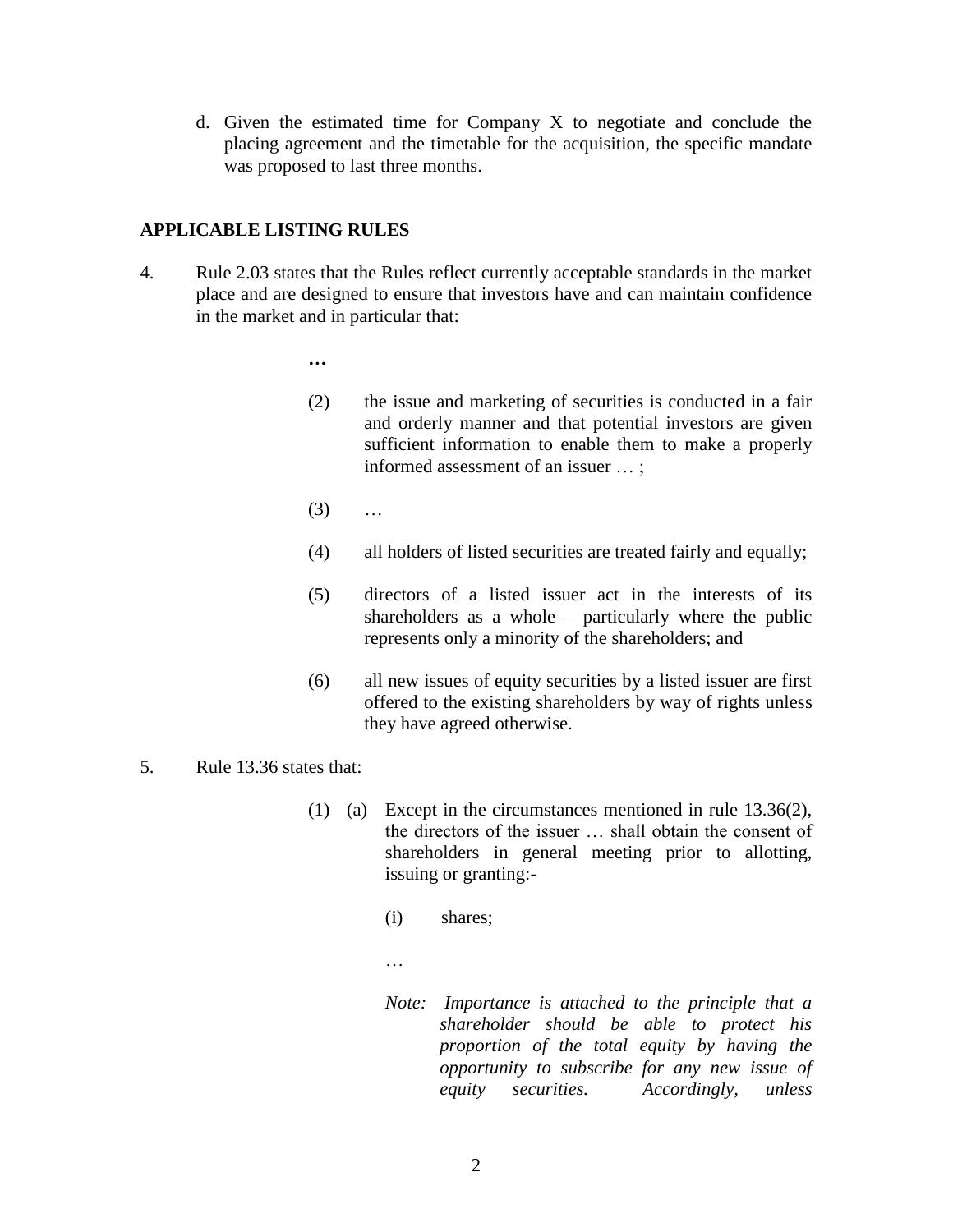*shareholders otherwise permit, all issues of equity securities by the issuer must be offered to the existing shareholders (and, where appropriate, to holders of other equity securities of the issuer entitled to be offered them) pro rata to their existing holdings, and only to the extent that the securities offered are not taken up by such persons may they be allotted or issued to other persons or otherwise than pro rata to their existing holdings. This principle may be waived by the shareholders themselves on a general basis, but only within the limits of rules 13.36(2) and (3).* 

- *(b) …*
- (2) No such consent as is referred to in rule  $13.36(1)(a)$  shall be required:
	- $(a)$  …
	- (b) if, … the aggregate number of securities allotted or agreed to be allotted must not exceed the aggregate of  $(i)$  20% of the number of existing-issued shares-capital of the issuer as at the date of the resolution granting the general mandate …
- …
- (3) A general mandate given under rule 13.36(2) shall only continue in force until:
	- (a) the conclusion of the first annual general meeting of the issuer following the passing of the resolution at which time it shall lapse unless, by ordinary resolution passed at that meeting, the mandate is renewed, either unconditionally or subject to conditions; or
	- (b) revoked or varied by ordinary resolution of the shareholders in general meeting, whichever occurs first.
	- …